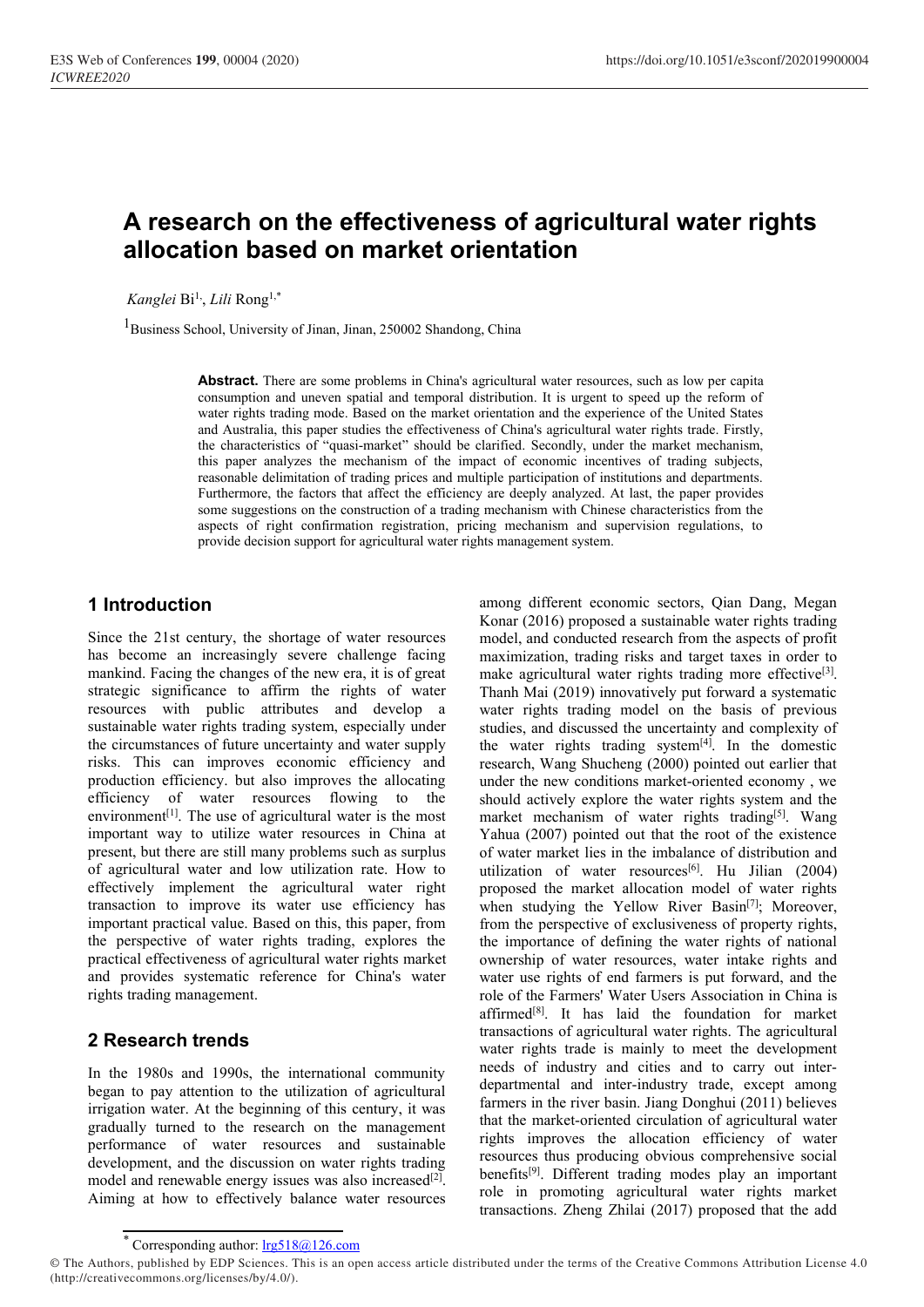Veb of Conferences 199, 00004 (2020)<br>
EE2020<br>
demand of water can be met through the replacement 3.1.1 The US wate<br>
mode of agricultural water right in water shortage<br>
areas<sup>[10]</sup>. Price mechanism is also one of the core T Veb of Conferences 199, 00004 (2020)<br>
EE2020<br>
demand of water can be met through the replacement<br>
mode of agricultural water right in water shortage<br>
areas<sup>[10]</sup>. Price mechanism is also one of the core<br>
contents of marke Veb of Conferences 199, 00004 (2020)<br>
EE2020<br>
demand of water can be met through the replacement<br>
areas<sup>[10]</sup>. Price mechanism is also one of the core<br>
contents of market construction of water rights. The most important f EE2020<br>
EE2020<br>
EE2020<br>
demand of water can be met through the replacement<br>
mode of agricultural water right in water shortage<br>
areas<sup>[10]</sup>. Price mechanism is also one of the core<br>
contents of market construction of wate Veb of Conferences 199, 00004 (2020)<br>
EE2020<br>
demand of water can be met through the replacement<br>
mode of agricultural water right in water shortage<br>
areas<sup>[10]</sup>. Price mechanism is also one of the core<br>
contents of marke *Feb* of Conferences 199, 00004 (2020)<br> *EE2020*<br>
demand of water can be met through the replacement<br>
mode of agricultural water right in water shortage<br>
areas<sup>[10]</sup>. Price mechanism is also one of the core<br>
contents of m *Feb* of Conferences 199, 00004 (2020) https://<br> *EE2020* https://<br> *EE2020* demand of water can be met through the replacement mode of agricultural water right in water shortage<br>
areas<sup>[10]</sup>. Price mechanism is also one *Feb* of Conferences 199, 00004 (2020)<br> *https://doi.o*<br> *https://doi.o*<br> *demand* of water can be met through the replacement<br>  $3.1.1$  The US water bank sym<br>
mode of agricultural water right in water shortage<br>
areas<sup>[10]</sup> The price of Conferences 199, 00004 (2020)<br> *thps://doi.c*<br>
demand of water can be met through the replacement<br>
mode of agricultural water rights in water shortage<br>
areas<sup>[10]</sup>. Price mechanism is also one of the core<br>
co (b)  $\frac{E2020}{20}$  (b)  $\frac{E22020}{20}$  (h)  $\frac{E22020}{20}$  (h)  $\frac{E22020}{20}$  (h)  $\frac{E22020}{20}$  (h)  $\frac{E22020}{20}$  (h)  $\frac{E22020}{20}$  (h)  $\frac{E22020}{20}$  (h)  $\frac{E22020}{20}$  (h)  $\frac{E22020}{20}$  (h)  $\frac{E22020}{20}$  (EE2020<br>
EE2020<br>
demand of water can be met through the replacement<br>
3.1.1 The US water bank sy<br>
mode of agricultural water right in water shortage<br>
areas<sup>[10]</sup>. Price mechanism is also one of the core<br>
the most important demand of water can be met through the replacement 3.1.1 The US water bank s,<br>mode of agricultural water right in water shortage<br>creas<sup>[10]</sup>. Price mechanism is also one of the core The most important form of<br>creases<sup>[10]</sup> demination of water can be met information and water for the mode of agricultural water right in water shortage<br>areas<sup>[10]</sup>. Price mechanism is also one of the core<br>contents of market construction of water rights. The US i mode or apricultural water ignt in water shortage or apricultural water is also one of the core<br>contents of market construction of water rights. The US is the water bank system contents of market construction of water rig areas<sup>1676</sup>. Price mechanism is also one of the core the contents of market construction of water rights. The includes traditional pricing methods such as full cost determination of water right transaction price mainly th contents of market construction of water rights. In the determination of water rights market construction price mainly in the includes traditional pricing method etc. Tian Guiliang (2019) trading. The water beyonded out t determination of water right transaction price mainly<br>
includes traditional pricing methods such as full cost<br>
method, shadow price method etc. Tian Guilliang (2019) trading. The water<br>
pointed out that the market should p Includes translation pricing memotos such as lull cost as the memotod, shadow price method etc. Tian Guilang (2019) trading. The water bank pointed out that the market should play a decisive role in established in 1991. Th method, shadow price melond etc. This cullimary (2019)<br>
in the priorical out that the market should play a decisive role in<br>
the price schedule of water rights transactions. Based on<br>
trading intermediary system<br>
the full pointed out that the market should play a decisive role in<br>
the price schedule of water rights transactions. Based on trading intermediary system,<br>
the full cost price, the market should be taken as a guide, medium and sto the full cost price scheme of water rights transactions. Based on<br>an equity and stores, trades and a negotiated pricing model and a bidding model for the market should be established<sup>[11]</sup>, water resources will be trans<br>Ho the rull cost price, the market should be taken as a guide,<br>
and a negotiated price form of stock system. And<br>
awater rights in the region should be established<sup>[111</sup>], water resources will be trans<br>
However, Xu Changxin and a negotiated pricing model and a bidding model in the region should be established in the region should be established information asymmetry in China's water rights market with low demand information asymmetry in Chin water rignts in the region should be established<sup>433</sup>.<sup>1</sup> with low demand to the However, Xu Changxin (2019) pointed out that the with low demand to the information asymmetry in China's water rights market through efficie However, Au Changxin (2019) pointed out that the<br>
information asymmetry in China's water rights market<br>
has led to the actual pricing of water rights being higher<br>
than the benchmark pricing, affecting the trading activit mormanton asymmetry in chans water rights market Lopetomary in the shellon the benchmark pricing, affecting the trading activity water rights holders. And in the water rights market, thus affecting the rational situation, man the ventemark prices are the trading in the water rights market, thus affecting the rational situation, the California allocation of water rights allocation of agricultural water rights also depends on water rights an In the water rights market, thus aftercuing the rational<br>allocation of agricultural water rights also depends on water rights and innovated fit<br>transaction of agricultural water rights also depends on water rights and inn anocation of a water resources of the successities and water rights and innovative in the joint efforts of the government and the market. Pan rights. Haiying (2018) believes that in the construction of the water rights all

transaction or agricultural water rights also depends on<br>
Haiying (2018) believes that in the construction of the<br>
Haiying (2018) believes that in the construction of the<br>
water rights market with Chinese characteristics, the joint errorts of the government and the market. Pan<br>
Having (2018) believes that in the construction of the<br>
Having rights market with Chinese characteristics, the<br>
system<br>
water rights allocation decision-making<br>
mech Extraiged (2018) believes that in the construction of the<br>system water rights move and the Chinese characteristics, the<br>government should perform its duties in innovating the<br>initial water rights allocation decision-makin water rignts market with chimses characteristics, the<br>
government should perform its duite in innovating the<br>
initial water rights allocation decision-making<br>
mechanism, perfecting laws and regulations and market<br>
At the b government shoute perform its dutes in innovating the system<br>mechanism, perfecting laws and regulations and market<br>mechanism, perfecting laws and regulations and market<br>supervision, and promoting the healthy and effective<br> mulai water rights allocation decision-making<br>
mechanism, perfecting laws and regulations and market<br>
supervision, and promoting the healthy and effective<br>
peration of water rights trading<sup>[13]</sup>.<br>
Based on the above resear mechanism, perrecting taws and regulations and market<br>
supervision, and promoting the ealthy and effective<br>
operation of water rights trading<sup>[13]</sup>. sustainable water rights trading<br>
operation of water rights trading mecha supervision, and promoting the neariny and effective<br>operation of water rights trading  $\mu$  assessed on the above research, foreign scholars have<br>operation of the trading models from trading system is the "with<br>the impleme operature of water rights transactions of water ignores and the above research, foreign scholars have continuing to mature. The But forward different water rights trading models from trading system adopted b confirmation r Based on the above research, foreign scholars have<br>plut forward different water rights trading models from training in market in<br>the implementation of the trading mechanism after the financing" system adopted by<br>confirmati put forward different water rights trading modes from<br>the implementation of the trading mechanism after the imancing" system as<br>confirmation rights of agricultural water. And domestic<br>basin, and it has prove<br>scholars put f Intermetion of the transaction of the transaction and the matter the intermetion confirmation rights of agricultural water. And domestic basin, and it has prominent is scholars put forward the concept of market-oriented of continuation rights or agricultural water. And domestic<br>scholars put forward the concept of market-oriented<br>of water rights permits for<br>trading mechanism in China, and then further studied the water, unit share structure e scholars put forward the concept of market-oriented trading mechanism in China, and then further studied the trading mode and the corresponding pricing mechanism on the basis of it. However, for the current situation o wat trading mechanism in China, and then further studied the<br>
trading mode and the orresponding pricing mechanism<br>
out the reform of water right<br>
or the basis of it. However, for the current situation of<br>
water right tiself a trading mode and the corresponding pricing mechanism<br>
out the retorn of the basis of it. However, for the current situation of<br>
water resources in our country, the market oriented trade<br>
water right itself a tradable coc<br> paper studies the practice of water rights it transactions in the United States and Australia<br>explores the effectiveness of market transactic<br>agricultural water rights It also defines the influ-<br>factors of market-oriented The practicular music of market and Australia and the market applicant and the distinguistive and applications of market-oriented water rights transactions, and puts forward constructive suggestions based on the actual sit

Explores the executions of market transactions of market entergies.<br>
agricultural water rights transactions, and<br>
actual situation in China.<br> **3.2 Domestic situation**<br>
actual situation in China.<br> **3.2 Domestic situation**<br> Example the market rights and water rights transactions and puts forward constructive suggestions based on the<br>
actual situation in China.<br> **3.2.1 China practices**<br> **3.2.1 China practices**<br> **3.2.1 China practices**<br> **3.2.1** The practice versions of the market<br>
actual situation in China.<br>
actual situation in China.<br>
actual situation in China.<br> **3.2.1 China practices**<br> **3.3.1 Foreign practice research of the market**<br> **4.1 Foreign practices**<br> **3** based on the actual situation in China.<br>
actual situation in China.<br> **3.2.1 China practices**<br> **3.2.1 China practices**<br> **4.1 Foreign practices**<br> **4.1 Foreign practices**<br> **4.1 Foreign practices**<br> **4.1 Foreign practices**<br> **4.** 3.1 **China practices**<br>
3.1 **The practice research of the market**<br>
3.1 **Foreign practices**<br>
3.1 **Foreign practices**<br>
3.1 **Foreign practices**<br>
4.1 **Example 14.2017**, the People<br>
3.1 **Foreign practices**<br>
4.1 **Example 14.2017 3 The practice research of the market** on June 14, 2017, the People<br> **transactions of agricultural water rights** seven departments jointly is<br>
green finance reform and<br> **3.1 Foreign practices**<br>
At present, most countries **3 The practice research of the market** On June 14, 2017, the People's<br> **transactions of agricultural water rights** seven departments jointly issue<br>
green finance reform and in<br> **3.1 Foreign practices**<br>
At present, most co **Examplementations of agricultural water rights** seven departments jointly is green finance reform and the restriction of the restriction of the restriction of the restriction of the United States, Australia and other coun **EXECUTE OF A SET EXECUTE CONCIDENT STATES OF A SET EXECUTE AND SET EXECUTE AND THE SET ARE SET AND A SET AND THE UNITED SET AND THE WORLD THE UNITED SHOW THAT AND WORK THE WORLD THE VIRTING THE VIRTING THE VIRTING THE VIR** 

https://doi.org/10.1051/e3sconf/202019900004<br> **3.1.1 The US water bank system**<br> **The most important form of water right transaction in**<br> **US is the water bank system, of which California is the most representative. The Cal** https://doi.org/10.1051/e3sconf/202019900004<br>
3.1.1 The US water bank system<br>
The most important form of water right transaction in<br>
US is the water bank system, of which California is the<br>
most representative. The Califor https://doi.org/10.1051/e3sconf/202019900004<br>
3.1.1 The US water bank system<br>
The most important form of water right transaction in<br>
US is the water bank system, of which California is the<br>
most representative. The Califor https://doi.org/10.1051/e3sconf/202019900004<br>
3.1.1 The US water bank system<br>
The most important form of water right transaction in<br>
US is the water bank system, of which California is the<br>
most representative. The Califor https://doi.org/10.1051/e3sconf/202019900004<br>3.1.1 The US water bank system<br>The most important form of water right transaction in<br>US is the water bank system, of which California is the<br>most representative. The California https://doi.org/10.1051/e3sconf/202019900004<br>3.1.1 The US water bank system<br>The most important form of water right transaction in<br>US is the water bank system, of which California is the<br>most representative. The California https://doi.org/10.1051/e3sconf/202019900004<br>
3.1.1 The US water bank system<br>
The most important form of water right transaction in<br>
US is the water bank system, of which California is the<br>
most representative. The Califor https://doi.org/10.1051/e3sconf/202019900004<br>
3.1.1 The US water bank system<br>
The most important form of water right transaction in<br>
US is the water bank system, of which California is the<br>
most representative. The Califor https://doi.org/10.1051/e3sconf/202019900004<br> **3.1.1 The US water bank system**<br>
The most important form of water right transaction in<br>
US is the water bank system, of which California is the<br>
most representative. The Calif form of stock system. The main body with series through the most input<br>through the most important form of water right transaction in<br>US is the water bank system, of which California is the<br>most representative. The Californ 3.1.1 The US water bank system<br>The most important form of water right transaction in<br>US is the water bank system, of which California is the<br>most representative. The California government attaches<br>great importance to the m 3.1.1 The US water bank system<br>The most important form of water right transaction in<br>US is the water bank system, of which California is the<br>most representative. The California government attaches<br>great importance to the m 3.1.1 The US water bank system<br>The most important form of water right transaction in<br>US is the water bank system, of which California is the<br>most representative. The California government attaches<br>great importance to the m The most important form of water right transaction in<br>US is the water bank system, of which California is the<br>most representative. The California government attaches<br>great importance to the marketization of water rights<br>tr The most important form of water right transaction in<br>
US is the water bank system, of which California is the<br>
most representative. The California government attaches<br>
great importance to the marketization of water rights US is the water bank system, or which California is the<br>most representative. The California government attaches<br>great importance to the marketization of water rights<br>trading. The water bank system was creatively<br>establishe most representative. The California government attaches<br>great importance to the marketization of water rights<br>trading. The water bank system was creatively<br>established in 1991. The essence of its operation is a<br>trading int great importance to the marketization of water rights<br>trading. The water bank system was creatively<br>established in 1991. The essence of its operation is a<br>trading intermediary system, which acts as a trading<br>medium and sto rights. medium and stores, trades and manages water in the<br>form of stock system. And through leasing or resale,<br>water resources will be transferred from the main body<br>with low demand to the main body with high demand.<br>Especially i with low demand to the main body with high demand course with low demand to the main body with high demand.<br>Especially in dry season, it can solve the use problem of water rights holders. And with the change of the situati ward working the market-oriented the market-oriented the market financial with the change of the situation, the California government has also continuously developed the trading mode of agricultural water rights and innova

## *system*

Especially in any sussion, it can solve the state problem of the expectations of water rights by all water rights holders. And with the change of the situation, the California government has also continuously developed the water rights holders. And with the change of the<br>situation, the California government has also<br>continuously developed the trading mode of agricultural<br>water rights and innovated financial derivatives of water<br>rights.<br>3.1.2 water rights industrian. That we must be california and the discontinuously developed the trading mode of agricultural water rights and innovated financial derivatives of water rights.<br>
3.1.2 Australian water financing and Solution, the California Continuously developed the trading mode of agricultural<br>water rights and innovated financial derivatives of water<br>rights.<br>3.1.2 Australian water financing and water stock<br>system<br>At the beginning of examples water rights and innovated financial derivatives of water<br>rights.<br>
3.1.2 Australian water financing and water stock<br>
system<br>
At the beginning of the 21st century, Australia began to<br>
reform towards the market-orie mater rights and infovated minimal derivatives of water<br>rights.<br>3.1.2 Australian water financing and water stock<br>system<br>At the beginning of the 21st century, Australia began to<br>reform towards the market-oriented direction 3.1.2 Australian water financing and water stock<br>system<br>At the beginning of the 21st century, Australia began to<br>reform towards the market-oriented direction of<br>sustainable water rights trading. And it has been<br>continuing 3.1.2 Australian water financing and water stock<br>system<br>At the beginning of the 21st century, Australia began to<br>reform towards the market-oriented direction of<br>sustainable water rights trading. And it has been<br>continuing 3.1.2 Australian water financing and water stock<br>system<br>At the beginning of the 21st century, Australia began to<br>reform towards the market-oriented direction of<br>sustainable water rights trading. And it has been<br>continuing system<br>At the beginning of the 21st century, Australia began to<br>reform towards the market-oriented direction of<br>sustainable water rights trading. And it has been<br>continuing to mature. The most famous water rights<br>trading s At the beginning of the 21st century, Australia began to<br>reform towards the market-oriented direction of<br>sustainable water rights trading. And it has been<br>continuing to mature. The most famous water rights<br>trading system i At the beginning of the 21st century, Australia began to<br>reform towards the market-oriented direction of<br>sustainable water rights trading. And it has been<br>continuing to mature. The most famous water rights<br>trading system i reform towards the market-onented direction of<br>sustainable water rights trading. And it has been<br>continuing to mature. The most famous water rights<br>trading system is the "water rights trading" and "water<br>financing" system sustainable water rights trading. And it has been<br>continuing to mature. The most famous water rights<br>trading system is the "water rights trading" and "water<br>financing" system adopted by NSW in Murray-Darling<br>basin, and it continuing to mature. The most famous water right<br>trading system is the "water rights trading" and "wate<br>financing" system adopted by NSW in Murray-Darling<br>basin, and it has prominent influence on the registration<br>of water bashi, and it has profilment immetice on the registration<br>of water rights permits for groundwater and surfa<br>water, unit share structure etc. In 2007, Victoria carri<br>out the reform of water rights system and imnovative<br>put **3.2.1 China practices**<br> **3.2.1 China practice example is a set of the control water rights system and innov<br>
put forward the water stock system. Water stock<br>
water right itself a tradable commodity, and make<br>
resource or** put forward the water stock system. Water stock makes<br>water right itself a tradable commodity, and makes water<br>resource or water right have clear property right attribute<br>and tradable product attribute, which expands the<br>p water right itself a tradable commodity, and makes water<br>resource or water right have clear property right attribute<br>and tradable product attribute, which expands the<br>profitability and liquidity of the transaction and has<br>

resource or water right have clear property right attribute<br>and tradable product attribute, which expands the<br>profitability and liquidity of the transaction and has<br>important practical significance for the market reform of and tradable product attribute, which expands the<br>profitability and liquidity of the transaction and has<br>important practical significance for the market reform of<br>agricultural water rights.<br>3.2 **Domestic situation**<br>3.2.1 C profitability and liquidity of the transaction and has<br>important practical significance for the market reform of<br>agricultural water rights.<br>3.2.1 China practices<br>On June 14, 2017, the People's Bank of China and other<br>seven important practical significance for the market reform of<br>agricultural water rights.<br>3.2.1 China practices<br>On June 14, 2017, the People's Bank of China and other<br>seven departments jointly issued the overall plan for the<br>gr agricultural water rights.<br>
3.2.1 China practices<br>
On June 14, 2017, the People's Bank of China and other<br>
seven departments jointly issued the overall plan for the<br>
green finance reform and innovation pilot areas in<br>
Zhej **3.2 Domestic situation**<br> **3.2.1 China practices**<br>
On June 14, 2017, the People's Bank of China and other<br>
seven departments jointly issued the overall plan for the<br>
green finance reform and innovation pilot areas in<br>
Zhej **3.2 Domestic situation**<br> **3.2.1 China practices**<br>
On June 14, 2017, the People's Bank of China and other<br>
seven departments jointly issued the overall plan for the<br>
green finance reform and innovation pilot areas in<br>
Zhej 3.2.1 China practices<br>
On June 14, 2017, the People's Bank of China and other<br>
seven departments jointly issued the overall plan for the<br>
green finance reform and innovation pilot areas in<br>
Zhejiang, Jiangxi, Guangdong et 3.2.1 China practices<br>
On June 14, 2017, the People's Bank of China and other<br>
seven departments jointly issued the overall plan for the<br>
green finance reform and innovation pilot areas in<br>
Zhejiang, Jiangxi, Guangdong etc 3.2.1 China practices<br>
On June 14, 2017, the People's Bank of China and other<br>
seven departments jointly issued the overall plan for the<br>
green finance reform and innovation pilot areas in<br>
Zhejiang, Jiangxi, Guangdong etc On June 14, 2017, the People's Bank of China and other<br>seven departments jointly issued the overall plan for the<br>green finance reform and innovation pilot areas in<br>Zhejiang, Jiangxi, Guangdong etc. They explicitly took<br>emi On June 14, 2017, the People's Bank of China and other<br>seven departments jointly issued the overall plan for the<br>green finance reform and innovation pilot areas in<br>Zhejiang, Jiangxi, Guangdong etc. They explicitly took<br>emi seven departments jointly issued the overall plan for the<br>green finance reform and innovation pilot areas in<br>Zhejiang, Jiangxi, Guangdong etc. They explicitly took<br>elments of green finance reform. It can be seen that the<br>g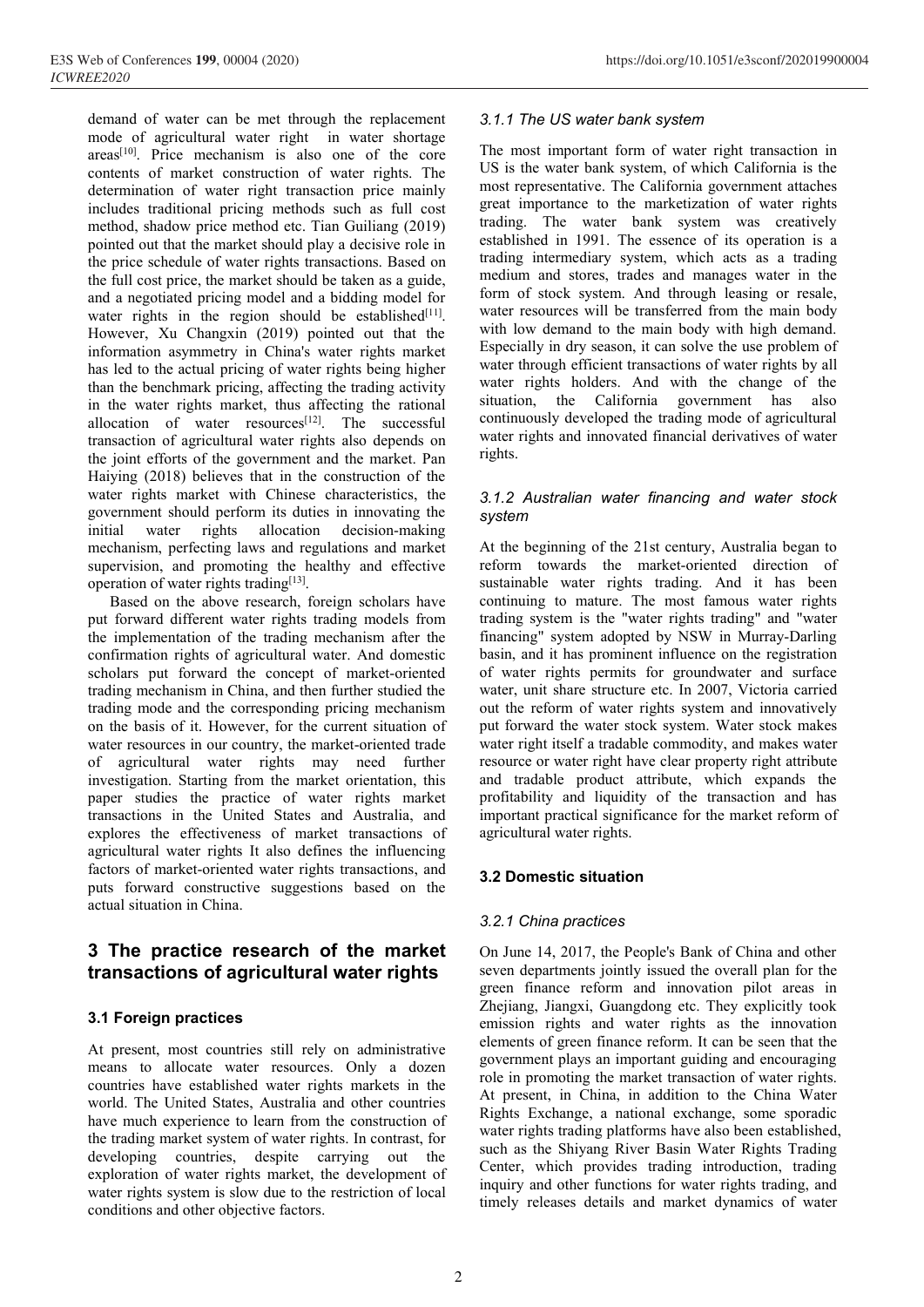FE2020<br>
FE2020<br>
FE2020<br>
Fights trading. In addition, Xinjiang Qitai County Water<br>
Rights (Quantity) Trading Center etc, are also<br>
continuously exploring the market transactions of agricultural water right<br>
agricultural wat Veb of Conferences 199, 00004 (2020)<br>
EE2020<br>
Trights trading. In addition, Xinjiang Qitai County Water transaction mechanism after<br>
Rights (Quantity) Trading Center etc, are also<br>
continuously exploring the market transac (b) Teles of Conferences 199, 00004 (2020)<br>
EE2020<br>
rights trading. In addition, Xinjiang Qitai County Water<br>
ransaction mechanism after<br>
Rights (Quantity) Trading Center etc, are also<br>
continuously exploring the market tr veb of Conferences 199, 00004 (2020)<br>
EE2020<br>
rights trading. In addition, Xinjiang Qitai County Water<br>
rights (Quantity) Trading Center etc, are also<br>
continuously exploring the market transactions of agricultural water r vel of Conferences 199, 00004 (2020)<br>
EE2020<br>
rights trading. In addition, Xinjiang Qitai County Water<br>
ransaction mechanism at<br>
Rights (Quantity) Trading Center etc, are also<br>
distribution in secondary<br>
continuously explo rights trading. In addition, Xinjiang Qitai County Water transaction mechanism after<br>
Rights (Quantity) Trading Center etc, are also distribution in secondary reportinuously exploring the market transactions of agricultura Veb of Conferences 199, 00004 (2020)<br>
EE2020<br>
rights trading. In addition, Xinjiang Qitai County Water<br>
Rights (Quantity) Trading Center etc, are also<br>
continuously exploring the market transactions of<br>
agricultural water *3.2.2 The derivation of an argument*<br> *3.2.2 The derivation of an argument* continuously explored and a mate terms action of agricultural water rights. However, at present, a town argumential water rights. However, at pre EE2020<br>
Fights trading. In addition, Xinjiang Qitai County Water<br>
Rights (Quantity) Trading Center etc, are also distribution in second<br>
negricultural water rights are mass are also achieved transactions of<br>
agricultural Fights trading. In addition, Xinjiang Qitai County Water<br>
Rights (Quantity) Trading Center etc, are also distribution in secondar<br>
continuously exploring the market transactions of agricultural water right<br>
agricultural w rights trading. In addition, Xinjiang Qitai County Water<br>
Rights (Quantity) Trading Center etc, are also distribution in seco<br>
continuously exploring the market transactions of agricultural water rights<br>
systematic market

Figms utamy and the resources, but also conform to the requirements<br>of the market transactions of agricultural water<br>agricultural water rights. However, at present, a township clubs, wh<br>systematic marketization system of For the continuously exploring the market transactions of agricultural water right has agricultural water rights. However, at present, a township clubs, which weaker systematic marketization system of agricultural water i Examed the market transactions of agricultural water rights. However, at present, a township clubs, which we<br>agricultural water rights. However, at present, a township clubs, which we<br>also systematic marketization system depresention water rights. Thowever, and<br>systematic marketization system of agricul<br>rights has not been established, and its deve<br>slow due to its inherent nature.<br>3.2.2 The derivation of an argument<br>The ultimate goal of wa Figure and the total controller that the stipulates that the stipulates of an argument<br>
The ultimate goal of water rights trading is to achieve<br>
when rights trading is to achieve<br>
when rights that the water rights trading but and managed by the right is transitioned areas enter the managed of transition of an argument<br>
multiple participation improvement collective water rights trading. The water rights trading in China<br>
should not only conf

3.2.2 The derivation of an argument<br>
The ultimate goal of water rights trading is to achieve<br>
water rights trading. The water rights trading in China<br>
should not only conform to the basic national conditions<br>
of water res 3.2.2 The derivation of an argument<br>
The ultimate goal of water rights trading is to achieve<br>
water rights trading. The water rights trading in China<br>
should not only conform to the basic national conditions<br>
of water res The ultimate goal of water rights trading is to achieve<br>
water rights trading. The water rights trading in China<br>
should not only conform to the basic national conditions<br>
of water resources, but also conform to the requir The unimate goal of water rights trading is to achieve the market rights trading in China<br>
who should not only conform to the basic national conditions<br>
of water resources, but also conform to the requirements<br>
of water re Water rights trading. The water rights trading in China The printements<br>
of water resources, but also conform to the requirements<br>
of water resources management. Therefore, the study of<br>
the market transactions of agricult Should not only control the basic national conductions<br>of water resources, but also conform to the requirements<br>of water resources management. Therefore, the study of<br>the market transactions of agricultural water rights m and the matrix contracts management. Therefore, the study of<br>the market transactions of agricultural water rights must<br>that material matrix first be clear:<br>First, the object of water market. The Water Law<br>clearly in China Collective Trial is generally believed that the market transactions of agricultural water rights must<br>first be clear:<br>First, the object of water market. The Water Law<br>clearly in China stipulates that the water in reservoir market. First, the object of water market. The Water Law<br>
First, the Vient Explorer and managed by rural collective economic<br>
anizations shall be used by the rural collective<br>
anizations shall be used by the rural collective<br>
seco First, the object of water market. The water Law<br>
built and managed by rural collective economic<br>
built and managed by rural collective economic<br>
organizations shall be used by the rural collective<br>
economy and they have t Constraint and managed by rural collective conomic<br>organizations shall be used by the rural collective<br>economy and they have the right to use and transfer.<br>When surplus water resources from farmers' irrigation<br>areas enter bunt and managed by rural conecuve economic<br>
organizations shall be used by the rural collective<br>
economy and they have the right to use and transfer.<br>
When surplus water resources from farmers' irrigation<br>
areas enter the

organizations shall be used by the tural collective<br>
economy and they have the right to use and transfer.<br>
When surplus water resources from farmers' irrigation<br>
areas enter the market for trading, the first issue involved economy and they have the right to use and transier.<br>
When surplus water resources from farmers' irrigation<br>
areas enter the market for trading, the first issue involved<br>
is the confirmation of rights, that is, the clarifi when surplus water resources from larmers irrigation<br>
areas enter the market for trading, the first issue involved<br>
is the confirmation of rights, that is, the clarification of<br>
the relationship between agricultural water The matrix of realistics of the confirmation of is the confirmed in econfirmation of the relationship between agricultural water rights. In Section of the relationship between agricultural water rights. In Section and the is the continuation of rigns, that is, the carticular water rights. In<br>
the relationship between agricultural water rights. In<br>
and dition, we should realize that water is a valuable<br>
commodity, which provides conditions f increases the training the training water in the training the and<br>
commodity, which provides conditions for entering the<br>
commodity, which provides conditions for entering the<br>
market.<br>
Second, the characteristics of "quas and it is a valuable<br>
commodity, which provides conditions for entering the<br>
market.<br>
Second, the characteristics of "quasi-market". At<br>
For the transferor and transfer<br>
present, it is generally believed that the market<br>
p commouny, which provides conditions for entering the<br>market.<br>Second, the characteristics of "quasi-market". At<br>present, it is generally believed that the market p<br>transactions of agricultural water rights has the<br>differenc Exect.<br>
Second, the characteristics of "quasi-market". At For the transferor and trate<br>
seates, it is generally believed that the market personality of "economic<br>
seates, computitive water resources can gather and the sel second, the characteristics of "quasi-market". At  $\tau$  of the diamstrom and the makerine, it is generally believed that the market transactions of agricultural water rights has the agricultural water rights characteristic present, it is generally beneved that the market<br>
transactions of agricultural water rights has the agricultural vater right<br>
characteristics of "quasi-market". Due to the great<br>
differences between different watersheds an Transferred between different musical water inguis and the enterceivistics of "quasi-market". Due to the great economic incentive differences between different watersheds and different exchange supply and dues are differe characteristics of "quasi-marker". Due to the great<br>
differences between different wareheads and different welcome. The conduction<br>
density users, competitive water resources cannot be completely<br>
allocated by market mecha

differences between different warshedes and different coating supply and changes, compitative water resources cannot be completely transig partform provided by market mechanism or government time cost and searching cosmolo susers, competitive water resources cannot be completely<br>
allocated by market mechanism or government<br>
mecost and searching cost of<br>
monopoly. That is also helpful to realize the optimal<br>
time cost and searching cost of<br>
r allocated by market mechanism or government<br>monopoly. That is also helpful to realize the optimal<br>configuration and sustainable utilization of water<br>resources, so it promotes the economic development of<br>river basin and irr monopoly. That is also helpful to realize the optimal<br>
configuration and sustainable utilization of water. Generally speaking<br>
configuration and sustainable utilization of water enthusism of farmers and<br>
resources, so it p configuration and sustainable utilization of water<br>
rentussians of armores and<br>
review basin condice development of<br>
rever basin and irrigation areas and maintain the<br>
water. Generally speaking<br>
river basin and irrigation wishes and make use of the liquidity of the trading<br>
platform, the agricultural water rights can be effectively<br>
transferred between different time, regions and industries,<br>
and the resources can be effectively allocated. platform, the agricultural water rights can be effectively<br>transferred between different time, regions and industries,<br>and the resources can be effectively allocated. This paper<br>of agricultural conserve of "transaction" to

https://doi.org/10.1051/e3sconf/202019900004<br>transaction mechanism after resource property right<br>distribution in secondary market. In reality, the<br>agricultural water right has the property right of<br>township clubs, which we https://doi.org/10.1051/e3sconf/202019900004<br>transaction mechanism after resource property right<br>distribution in secondary market. In reality, the<br>agricultural water right has the property right of<br>township clubs, which we https://doi.org/10.1051/e3sconf/202019900004<br>
transaction mechanism after resource property right<br>
distribution in secondary market. In reality, the<br>
agricultural water right has the property right of<br>
township clubs, whic https://doi.org/10.1051/e3sconf/202019900004<br>transaction mechanism after resource property right<br>distribution in secondary market. In reality, the<br>agricultural water right has the property right of<br>township clubs, which we https://doi.org/10.1051/e3sconf/202019900004<br>transaction mechanism after resource property right<br>distribution in secondary market. In reality, the<br>agricultural water right has the property right of<br>township clubs, which we https://doi.org/10.1051/e3sconf/202019900004<br>transaction mechanism after resource property right<br>distribution in secondary market. In reality, the<br>agricultural water right has the property right of<br>township clubs, which we https://doi.org/10.1051/e3sconf/202019900004<br>transaction mechanism after resource property right<br>distribution in secondary market. In reality, the<br>agricultural water right has the property right of<br>township clubs, which we https://doi.org/10.1051/e3sconf/202019900004<br>transaction mechanism after resource property right<br>distribution in secondary market. In reality, the<br>agricultural water right has the property right of<br>township clubs, which we https://doi.org/10.1051/e3sconf/202019900004<br>
transaction mechanism after resource property right<br>
distribution in secondary market. In reality, the<br>
agricultural water right has the property right of<br>
township clubs, whic



From the state of the market transaction of agricultural water rights with the personality of the market transaction of agricultural water rights  $4.1.1$  Economic incentives for trading subjects For the transferor and tra From Eq. 1. The market transaction of agricultural water rights<br>
Financial institutions<br>
Fig. 1. The market transaction of agricultural water rights<br>
4.1.1 Economic incentives for trading subjects<br>
For the transferor and exchange supply and demand information on the virtual Fig. 1. The market transaction of agricultural water rights<br>
Fig. 1. The market transaction of agricultural water rights<br>
4.1.1 Economic incentives for trading subjects<br>
For the transferor and transferee of water rights w Fig. 1. The market transaction of agricultural water rights<br>
4.1.1 Economic incentives for trading subjects<br>
For the transferor and transferee of water rights with the<br>
personality of "economic person", the transaction of Fig. 1. The market transaction of agricultural water rights<br>4.1.1 Economic incentives for trading subjects<br>For the transferor and transferee of water rights with the<br>personality of "economic person", the transaction of<br>agr Fig. 1. The market transaction of agricultural water rights<br>4.1.1 Economic incentives for trading subjects<br>For the transferor and transferee of water rights with the<br>personality of "economic person", the transaction of<br>agr **4.1.1 Economic incentives for trading subjects**<br>For the transferor and transferee of water rights with the<br>personality of "economic person", the transaction of<br>agricultural water rights entering the market has certain<br>ec 4.1.1 Economic incentives for trading subjects<br>For the transferor and transferee of water rights with the<br>personality of "economic person", the transaction of<br>agricultural water rights entering the market has certain<br>econo 4.1.1 Economic incentives for trading subjects<br>For the transferor and transferee of water rights with the<br>personality of "economic person", the transaction of<br>agricultural water rights entering the market has certain<br>econ For the transferor and transferee of water rights with the personality of "economic person", the transaction of agricultural water rights entering the market has certain economic incentive effect. The two sides directly ex For the transferor and transferee of water rights with the<br>personality of "economic person", the transaction of<br>agricultural water rights entering the market has certain<br>economic incentive effect. The two sides directly<br>ex economic incentive effect. The two sides directly<br>exchange supply and demand information on the virtual<br>trading platform provided by the market, thus it saves the<br>time cost and searching cost of transaction. At the same<br>en Exeming supply and woman information on an evident<br>trading platform provided by the market, thus it saves the<br>time, driven by interests, it has greatly improved the<br>enthusiasm of farmers and water-using enterprises to<br>save shortage and waster coexist. Transaction prioring observations of the same<br>time cost and searching cost of transaction. At the same<br>time, driven by interests, it has greatly improved the<br>enthusiasm of farmers and water-usi time, driven by interests, it has greatly improved the<br>enthusiasm of farmers and water-using enterprises to<br>save water. Generally speaking, the water rights trading<br>platform can promote the prosperity and development of<br>th

The tend of the property interest of and music the property interest of the product and the research perspective of "transaction" to carry<br>
and the research perspective of "transaction" to carry<br>
of agricultural water righ Solution and the inclusion of the prince the example of the marketization mechanism<br>
of agricultural water rights.<br> **4 The validity analysis of the market** showed the shortage and waste coexis<br>
of agricultural water rights Fraction expective of distribution mechanism<br>
out effective research perspective of distribution mechanism shortage and waste coexer-<br>
of agricultural water rights<br> **4. The validity analysis of the market** the market so th of agricultural water rights<br> **4.1 The validity analysis of the market** the market external technical water rights<br> **4.1 The efficiency analysis of the market** the market so that prices<br> **4.1 The efficiency analysis of agr** enthusiasm of farmers and water-using enterprises to<br>enthusiasm of farmers and water-using enterprises to<br>save water. Generally speaking, the water rights trading<br>platform can promote the prosperity and development of<br>the Examples and water-some predictional weaker of an example the matter in terms of the vater rights trading platform can promote the prosperity and development of the water rights market in terms of the release of trading in sure water. Conclusing the mathem can promote the prosperity and development of the water rights market in terms of the release of trading information, gathering of water rights trading subjects, trade matching and demonst phation can potonous the prospering and according the water rights market in terms of the release of trading subjects, trade matching and demonstration.<br>
4.1.2 Reasonable delineation of transaction price<br>
China is facing t in water in the matter in entired the entired the stimulation of transaction price<br>information, gathering of water rights trading subjects,<br>trade matching and demonstration.<br>4.1.2 Reasonable delineation of transaction pric morniation, gaint-ing of water rights trading stocyces,<br>trade matching and demonstration.<br>4.1.2 Reasonable delineation of transaction price<br>China is facing the dilemma that water resources<br>shortage and waste coexist. Trans 4.1.2 Reasonable delineation of transaction price<br>
China is facing the dilemma that water resources<br>
shortage and waste coexist. Transaction price and<br>
transaction cost are the core factors that affect the<br>
efficiency. The **4.1.2 Reasonable delineation of transaction price**<br>China is facing the dilemma that water resources<br>shortage and waste coexist. Transaction price and<br>transaction cost are the core factors that affect the<br>efficiency. The 4.1.2 Reasonable delineation of transaction price<br>China is facing the dilemma that water resources<br>shortage and waste coexist. Transaction price and<br>transaction cost are the core factors that affect the<br>efficiency. The go China is facing the dilemma that water reshortage and waste coexist. Transaction pri<br>transaction cost are the core factors that afferenciency. The government should give more p<br>the market so that prices are affected by the transaction cost are the core factors that affect the efficiency. The government should give more power to the market so that prices are affected by the relationship between supply and demand and truly reflect the intrinsi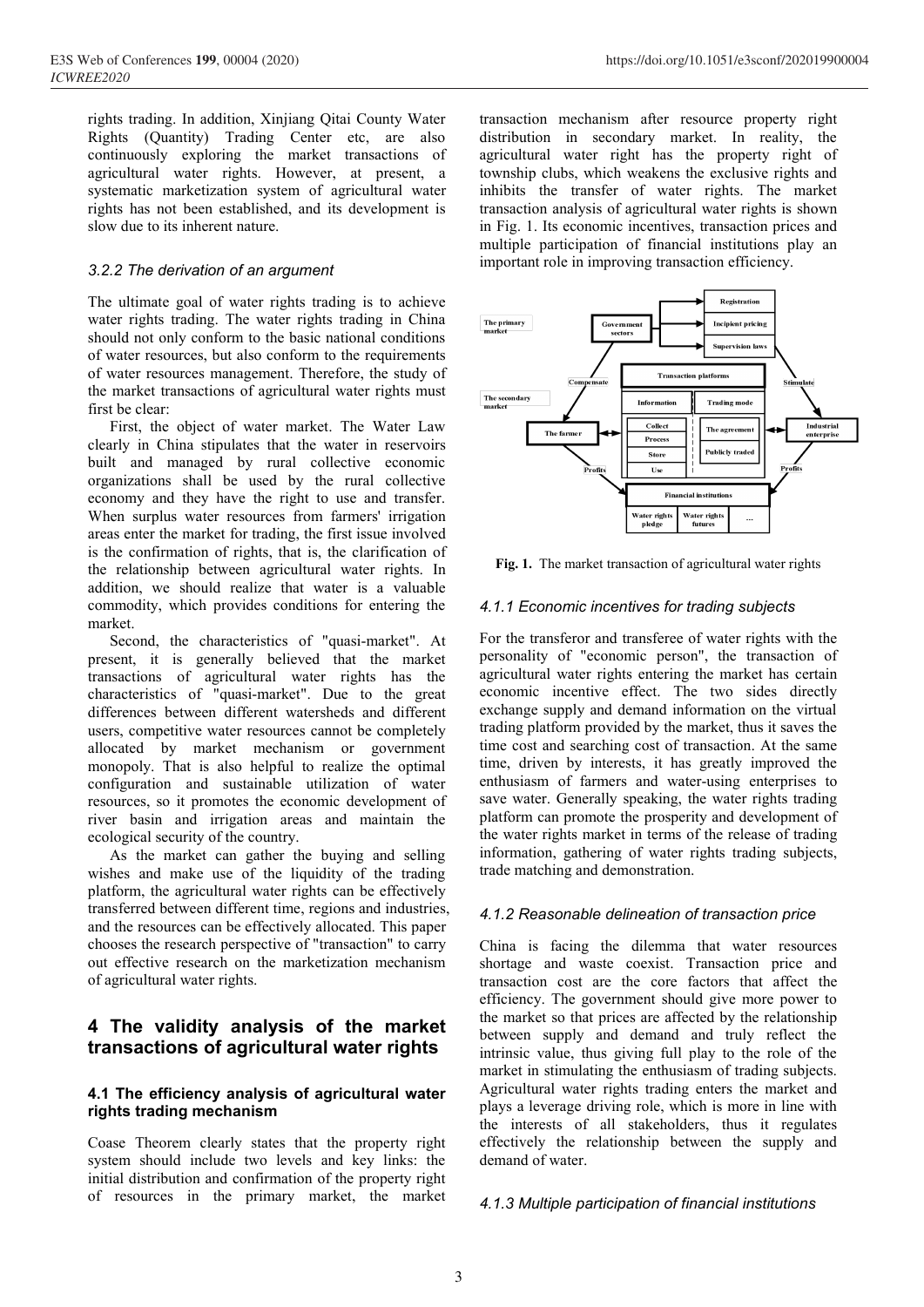Traditional water rights trading is path-dependent, which<br>
Traditional water rights trading is path-dependent, which form competitive water right<br>
affects the integrity and transparency of the market. As<br>
the agricultural Veb of Conferences 199, 00004 (2020)<br>
EE2020<br>
Traditional water rights trading is path-dependent, which form competitive water right<br>
affects the integrity and transparency of the market. As leads to price imbalance.<br>
the EE2020<br>
Traditional water rights trading is path-dependent, which form competitive wate<br>
affects the integrity and transparency of the market. As<br>
the agricultural water right has the property ownership<br>
attribute, it can Veb of Conferences 199, 00004 (2020)<br>
EE2020<br>
Traditional water rights trading is path-dependent, which form competitive water rights<br>
affects the integrity and transparency of the market. As leads to price imbalance.<br>
th EE Veb of Conferences 199, 00004 (2020)<br>
EE 2020<br>
Traditional water rights trading is path-dependent, which form competitive water rights<br>
affects the integrity and transparency of the market. As<br>
the agricultural water r Veb of Conferences 199, 00004 (2020)<br> *EE2020*<br>
Traditional water rights trading is path-dependent, which form competitive wa<br>
affects the integrity and transparency of the market. As leads to price imbalar<br>
the agricultur Veb of Conferences 199, 00004 (2020)<br>
EE2020<br>
Traditional water rights trading is path-dependent, which form competitive water right<br>
affects the integrity and transparency of the market. As<br>
the agricultural water right (b) of Conferences 199, 00004 (2020) https://doi<br>
EE2020 https://doi<br>
EE2020 https://doi<br>
Traditional water rights trading is path-dependent, which form competitive water right<br>
affects the integrity and transparency of t Final Conferences 199, 00004 (2020) https://doi.<br>
Final Conferences 199, 00004 (2020) https://doi.<br>
Iraditional water rights trading is path-dependent, which form competitive water right<br>
affects the integrity and transpa The of Conferences 199, 00004 (2020) https://de/<br>
EE2020 https://de/<br>
Traditional water rights trading is path-dependent, which form competitive water right<br>
diffects the integrity and transparency of the market. As<br>
dent **EEXALUAT:**<br> **EEXALUAT:** Traditional water rights trading is path-dependent, which form competitive water affects the integrity and transparency of the market. As leads to price imbalance. the agricultural water right has Traditional water rights trading is path-dependent, which<br>
affects the integrity and transparency of the market. As<br>
the agricultural water right has the property ownership<br>
attribute, it can be regarded as a kind of "cap Traditional water rights trading is path-dependent, which<br>
affects the integrity and transparency of the market. As<br>
the agricultural water right has the property ownership<br>
attribute, it can be regarded as a kind of "cap Traditional water rights trading is path-dependent, which<br>affects the integrity and transparency of the market. As<br>deads to<br>dertrian extent, it can be regarded as a kind of "capital" to a<br>certain extent, and market transa Example, it can be regaured as a kind of captain extent, and market transactions are conducive to<br>opening up participation paths for financial institutions.<br>Through innovative trading forms such as lease and<br>trancing chann Extrain extert, and matter unsactions are conductive to<br>the tradition participation paths for financial institutions.<br>
Through innovative trading forms such as lease and<br>
financing channels will be innovated to further tap Finough innovative trading forms such as lease and<br>
Through innovative trading forms such as lease and<br>
financing channels will be innovated to further tap the<br>
trading potential and economic value of it. On the basis<br>
of

The market-oriented trading platform, financial support formation of market-oriented trading platform, financial support promotes the reform of the market transactions of invirity which plays a positive role in forming the water-saving and protecting the environment.<br> **4.2. The analysis about comparing by the**<br> **4.2. The analysis about comparing by the**<br> **4.2. The analysis about comparing by the**<br> **4.2. The traditional trade form of agricult 4.2 The analysis about comparing by the**<br> **and improcemulate form of agricultural water rights**<br> **1.2 The analysis about comparing by the**<br> **1.2 The transactional trade of agricultural water rights**<br> **1.2 The transactions 4.2 The analysis about comparing by the**<br> **traditional trade form of agricultural water rights**<br>
The traditional trade of agricultural water rights is market. In the later perio<br>
mainly carried out by the government and

**Example 12**<br> **Example 12**<br> **Example 12**<br> **Example 12**<br> **Example 12**<br> **Example 12**<br> **Example 12**<br> **Example 12**<br> **Example 12**<br> **Example 12**<br> **Example 12**<br> **Example 12**<br> **Example 12**<br> **Example 12**<br> **Example 12**<br> **Example 12** The traditional trace form of agricultural water rights<br>
The traditional trade of agricultural water rights is<br>
market. In the later period,<br>
mainly carried out by the government and assisted by the<br>
weater resources assoc The traditional trade of agricultural water rights is<br>
market. In the later period, the<br>
mainly carried out by the government and assisted by the<br>
the two modes is make, which provides theoretical<br>
denerally speaking, its mainly carried out by the government and assisted by the<br>water resources associations. The comparison analysis of<br>the two modes is made, which provides theoretical<br>separated from the four m<br>support for better development.<br> water resources associations. The comparison analysis of<br>the two modes is made, which provides theoretical<br>separated from the free reducing the separated from the free reducing the separated from the free reducing transact the two modes is made, which provides theoretical<br>support for better development.<br>
4.2.1 Advantages and disadvantages of the market<br>
transactions of agricultural water rights<br>
First of all, the agricultural water rights<br>
F support for better development.<br> **Example 11** the examplement of the market<br> **Example 11** the examplement of the market<br> **Example 11** the examplement of any term in the effective and open trading platform for suppliers and relation, transaction cost and le<br> **4.2.1 Advantages and disadvantages of the market**<br> **5.1 Unclear property right r**<br> **Exerce the information asymmetric sum** effective and open trading platform for supplers and demanders, 4.2.1 Advantages and disadvantages of the market<br>
transactions of agricultural water rights<br>
The water right as the object<br>
First of all, the agricultural water rights<br>
The water right as the object<br>
its certain property, 4.2.1 Advantages and disadvantages of the market<br>
transactions of agricultural water rights<br>
The water right as the object<br>
First of all, the agricultural water rights<br>
and effective and open trading platform for supplier transactions of agricultural water rights<br>
First of all, the agricultural water rights market provides<br>
The water right as the object<br>
an effective and open trading platform for suppliers and<br>
However, as the subject of<br>
d First of all, the agricultural water rights market provides<br>
an effective and open trading platform for suppliers and<br>
demanders, which breaks through the time and space<br>
trading, the definition is test<br>
restrictions. Trad First of all, the agricultural water rights market provides<br>
all an effective and open trading platform for suppliers and<br>
demanders, which breaks through the time and space<br>
restrictions. Trading water rights in the marke an errective and open trading partition is supported demanders, which breaks through the time and space<br>
restrictions. Trading water rights in the market is also<br>
conducive to bringing its scale benefits into play and<br>
red demanders, which breaks unough the time and space<br>restrictions. Trading water rights in the market is also<br>conducive to bringing its scale benefits into play and<br>reducing transaction costs to a certain extent. Secondly,<br>th reducing transaction costs to a certain extent. Secondly,<br>the information disclosure of both parties to the water<br>rights transaction in the effective market not only reduces<br>the information asymmetry, but also plays a<br>posi the information disclosure of both parties to the water<br>
rights transaction in the effective market not only<br>
reduces the information asymmetry, but also plays a<br>
positive role in reducing transaction costs such as the<br>
co Fransaction in the enterval mean of the enterval mominal. Moreover, the initial<br>
reduces the information asymmetry, but also plays a<br>
positive role in reducing transaction costs such as the<br>
the market has the function of prositive role in reducing transaction costs such as the specifier of search and negotiation. What is important is that<br>the market has the function of price discovery for the market has the function develop trading method

From two in colling and solution. What is important is that<br>
the market has the function of price discovery for<br>
the market has the function of price discovery for<br>
trading efficiency and obtain economic benefits, the<br>
fin the market has the function of price discovery for<br>the market has the function of price discovery for<br>financial institutions develop trading. However, while<br>financial institutions develop trading methods, improve<br>trading e member in the matrimum of the subsections of the distribution of the agricultural water rights trading. However, while<br>
daming efficiency and obtain economic benefits, the<br>
corresponding trading risks also rise.<br>
Transacti Expecting the matrice increasing. The same and institutions develop trading methods, improve<br>
trading efficiency and obtain economic benefits, the<br>
trading efficiency and obtain economic benefits, the<br>  $4.2.2$  Advantages Finalization in the translation of the translation osts and chain efficiency and obtain economic benefits, the<br>
4.2.2 Advantages and disadvantages of traditional<br>
4.2.2 Advantages and disadvantages of traditional<br>
tradies caused by administrative "flat regulation" in the process<br>
increasing transaction costs and characterized the configuration<br>
4.2.2 Advantages and disadvantages of traditional<br>
tights and realize the s<br>
market transactions Examplemental and the process<br>
and disadvantages of traditional<br>
trade of agricultural water rights and realize the configuration efficient<br>
The traditional trade of agricultural water rights in market transactions of agri 4.2.2 Advantages and disadvantages of traditional<br>
trade of agricultural water rights<br>
maink transactions of the transferred transaction<br>
movative transactions in<br>
movative transaction<br>
movative transaction<br>
movative tran **4.2.2 Advantages and disadvantages of traditional** rights and realize the s<br>
trade of agricultural water rights<br>
The traditional trade of agricultural water rights<br>
market transactions of ag<br>
important and the internal m trade of agricultural water rights<br>
The traditional trade of agricultural water rights is<br>
movative transaction form<br>
mainly conducted by the government and has certain<br>
etc., it brings into play bro<br>
monopoly. This way o The traditional trade of agricultural water rights is<br>
maninly conducted by the government and has certain<br>
monopoly. This way of resource configuration is<br>
inefficient to some degree, which not only severely<br>
inefficient The traditional trade or agricultural water rights is<br>monopoly. This way of resource configuration is<br>monopoly. This way of resource configuration is<br>inefficient to some degree, which not only severely<br>dampens the enthusia

https://doi.org/10.1051/e3sconf/202019900004<br>form competitive water rights transaction prices, which<br>leads to price imbalance.<br>**5** Influencing factors of operational

# https://doi.org/10.1051/e3sconf/2021<br>
form competitive water rights transaction prices, v<br>
leads to price imbalance.<br>
5 Influencing factors of operation<br>
efficiency of agricultural water rig https://doi.org/10.1051/e3sconf/202019900004<br> **5 Influencing factors of operational**<br> **5 Influencing factors of operational**<br> **5 Influencing factors of operational**<br> **5 Influencing factors of operational<br>
<b>5 Influencing fa** https://doi.org/10.1051/e3sconf/202019900004<br> **form competitive water rights transaction prices, which**<br>
leads to price imbalance.<br> **5** Influencing factors of operational<br>
efficiency of agricultural water rights<br>
market<br>
T **market**

movem-<br>
mediator water rights, futures trading investment and<br>
financing channels will be innovated to further tap the<br>
trading potential and economic value of it. On the basis<br>
or denicted overnight, and the<br>
of market-or Financing channels will be innovated to further tap the<br>
financing channels will be innovated to further tap the<br>
of market transactions of a<br>
trading potential and economic value of it. On the basis<br>
not achieved overnigh trading potential and economic value of it. On the basis is mot achieved overnight of market-oriented trading platform, financial support are different in the early commodes the reform of the market transactions of it, in https://doi.org/10.1051/e3sconf/202019900004<br>
form competitive water rights transaction prices, which<br>
leads to price imbalance.<br> **5** Influencing factors of operational<br>
efficiency of agricultural water rights<br>
market<br>
The https://doi.org/10.1051/e3sconf/202019900004<br>
form competitive water rights transaction prices, which<br>
leads to price imbalance.<br> **5** Influencing factors of operational<br>
efficiency of agricultural water rights<br>
market<br>
The many and the early, middle and have importuned in the early and improvement of levels and improvement of levels and improvement of levels and improvement of levels and improvement of levels and improvement of levels and im form competitive water rights transaction prices, which<br>leads to price imbalance.<br> **5** Influencing factors of operational<br>
efficiency of agricultural water rights<br>
market<br>
The market transactions of agricultural water righ form competitive water rights transaction prices, which<br>leads to price imbalance.<br>**5 Influencing factors of operational**<br>**efficiency of agricultural water rights**<br>**market**<br>The market transactions of agricultural water ri form competitive water rights transaction prices, which<br>leads to price imbalance.<br>**5 Influencing factors of operational**<br>**efficiency of agricultural water rights**<br>**market**<br>The market transactions of agricultural water ri leads to price imbalance.<br> **5** Influencing factors of operational<br>
efficiency of agricultural water rights<br>
market<br>
The market transactions of agricultural water rights is<br>
not achieved overnight, and the main influencing **5 Influencing factors of operational efficiency of agricultural water rights market The market transactions of agricultural water rights is not achieved overnight, and the main influencing factors are different in the ea 5 Influencing factors of operational**<br>**efficiency of agricultural water rights**<br>**market**<br>The market transactions of agricultural water rights is<br>not achieved overnight, and the main influencing factors<br>are different in th **efficiency of agricultural water rights**<br>**efficiency of agricultural water rights**<br>**market**<br>The market transactions of agricultural water rights is<br>not achieved overnight, and the main influencing factors<br>are different in **ennciency OT agricuritural water rights**<br>**market**<br>The market transactions of agricultural water rights is<br>not achieved overnight, and the main influencing factors<br>are different in the early, middle and late stages. In **market**<br>The market transactions of agricultural water rights is<br>not achieved overnight, and the main influencing factors<br>are different in the early, middle and late stages. In the<br>initial stage, the primary market plays a The market transactions of agricultural water rights is<br>not achieved overnight, and the main influencing factors<br>are different in the early, middle and late stages. In the<br>initial stage, the primary market plays an importa The market transactions or agricultural water rights is<br>not achieved overnight, and the main influencing factors<br>are different in the early, middle and late stages. In the<br>initial stage, the primary market plays an importa not achieved overnight, and the main initial range, the principal rate different in the early, middle and late stages. In the initial stage, the prinary market plays an important role, and factors such as assessment of pro are different in the early, middle and late stages. In the<br>initial stage, the primary market plays an important role,<br>and factors such as assessment of hydrological<br>characteristic capacity, arrangement of property rights,<br> characteristic capacity, antangement of property rights,<br>
and improvement of legislation plan have important<br>
influence. In the medium term, potential income,<br>
transaction costs and transaction charges are important<br>
facto man miprovences of registmance in the medium transaction costs and transaction charges are important factors that affect the healthy operation of the secondary market. In the later period, the expansion of new markets, new Fransaction costs and transaction charges are important<br>transaction costs and transaction charges are important<br>factors that affect the healthy operation of the secondary<br>market. In the later period, the expansion of new m Factors that affect the healthly operation of the secondary<br>factors that affect the healthy operation of the secondary<br>market. In the later period, the expansion of new markets,<br>new trading modes, innovation and externalit

market. In the later priod, the expansion of new markets,<br>mew trading modes, innovation and externalities of<br>emerging products of water play an important role<br>Generally speaking, its operation efficiency cannot be<br>separate marica: in the tact periods, the explanator of new trading modes, innovation and externalities of emerging products of water play an important role<br>Generally speaking, its operation efficiency cannot be<br>separated from the Example move and the comercially speaking involved.<br>
Energing products of water play an important role<br>
Generally speaking, its operation efficiency cannot be<br>
separated from the four main factors: property right<br>
relation Exercising procedus of watch puring an important following the separated from the four main factors: property right relation, transaction cost and legal system.<br>
5.1 Unclear property right relations<br>
The water right as the Separated from the four main factors: property right<br>relation, transaction cost and legal system.<br>5.1 **Unclear property right relations**<br>The water right as the object is gradually recognized for<br>its certain property, thus nominal. The value of the actival when the interest of the actival property of the action, transaction cost and legal system.<br> **5.1 Unclear property right relations**<br>
The water right as the object is gradually recognized f **5.1 Unclear property right relations**<br>**5.1 Unclear property right relations**<br>The water right as the object is gradually recognized for<br>its certain property, thus entering the market for trading.<br>However, as the subject of **5.1 Unclear property right relations**<br>The water right as the object is gradually recognized for<br>its certain property, thus entering the market for trading.<br>However, as the subject of agricultural water right<br>trading, the **5.1 Unclear property right relations**<br>The water right as the object is gradually recognized for<br>its certain property, thus entering the market for trading.<br>However, as the subject of agricultural water right<br>trading, the The water right as the object is gradually recognized for<br>its certain property, thus entering the market for trading.<br>However, as the subject of agricultural water right<br>trading, the definition is unclear, and the confirma Fransaction is underlyingly to the more than the confirmation<br>trading, the definition is unclear, and the confirmation<br>and protection are relatively lagging behind.<br>Theoretically, the right to water belongs to the state or and protection are relatively lagging behind.<br>Theoretically, the right to water belongs to the state or<br>the collective, in essence to the local or relevant<br>departments. The subject of agricultural water rights is<br>nominal. and procedural and configuration and configuration<br>Theoretically, the right to water belongs to the state or<br>the collective, in essence to the local or relevant<br>departments. The subject of agricultural water rights is<br>nomi right to the realistic wite the collective, in essence to the local or relevant<br>departments. The subject of agricultural water rights is<br>nominal. Moreover, the initial property rights of water<br>users in counties, townships,

departments. The subject of anciencular vater rights is<br>departments. The subject of agricultural water rights is<br>nominal. Moreover, the initial property rights of water<br>users in counties, townships, villages and irrigation Expairments. The slotter of agreed to a product of agreed theorem and inference respectively allocated, which is a mere formality. This has seriously affected the effective operation of the agricultural water rights market mominal. Thorocovic, the mind properly planes or water<br>users in counties, townships, villages and irrigation<br>districts have not yet been clearly allocated, which is a<br>mere formality. This has seriously affected the effecti districts have not yet been clearly allocated, which is a<br>districts have not yet been clearly allocated, which is a<br>mere formality. This has seriously affected the effective<br>operation of the agricultural water rights marke mere formality. This has seriously affected the effective<br>operation of the agricultural water rights market.<br>5.2 **Relatively high transaction costs**<br>Transaction costs and chargers are important factors that<br>affect the con increases the agricultural water rights market.<br> **5.2 Relatively high transaction costs**<br>
Transaction costs and chargers are important factors that<br>
affect the configuration efficiency of agricultural water<br>
rights and rea **5.2 Relatively high transaction costs**<br> **5.2 Relatively high transaction costs**<br>
Transaction costs and chargers are important factors that<br>
affect the configuration efficiency of agricultural water<br>
rights and realize th **5.2 Relatively high transaction costs**<br>Transaction costs and chargers are important factors that<br>affect the configuration efficiency of agricultural water<br>rights and realize the sustainable development of the<br>market trans **5.2 Relatively high transaction costs**<br>Transaction costs and chargers are important factors that<br>affect the configuration efficiency of agricultural water<br>rights and realize the sustainable development of the<br>market trans Transaction costs and chargers are important factors that affect the configuration efficiency of agricultural water rights and realize the sustainable development of the market transactions of agricultural water rights. Th I ransaction costs and chargers are important lactors that<br>affect the configuration efficiency of agricultural water<br>rights and realize the sustainable development of the<br>market transactions of agricultural water rights. T arrect the configuration emclency or agricultural water<br>rights and realize the sustainable development of the<br>market transactions of agricultural water rights. Through<br>innovative transaction forms such as water rights leas mhovative transaction forms such as water rights lease<br>and pledge, water rights real option, futtiers transaction,<br>etc., it brings into play brokerage and service functions,<br>and further explores the market potential and ec